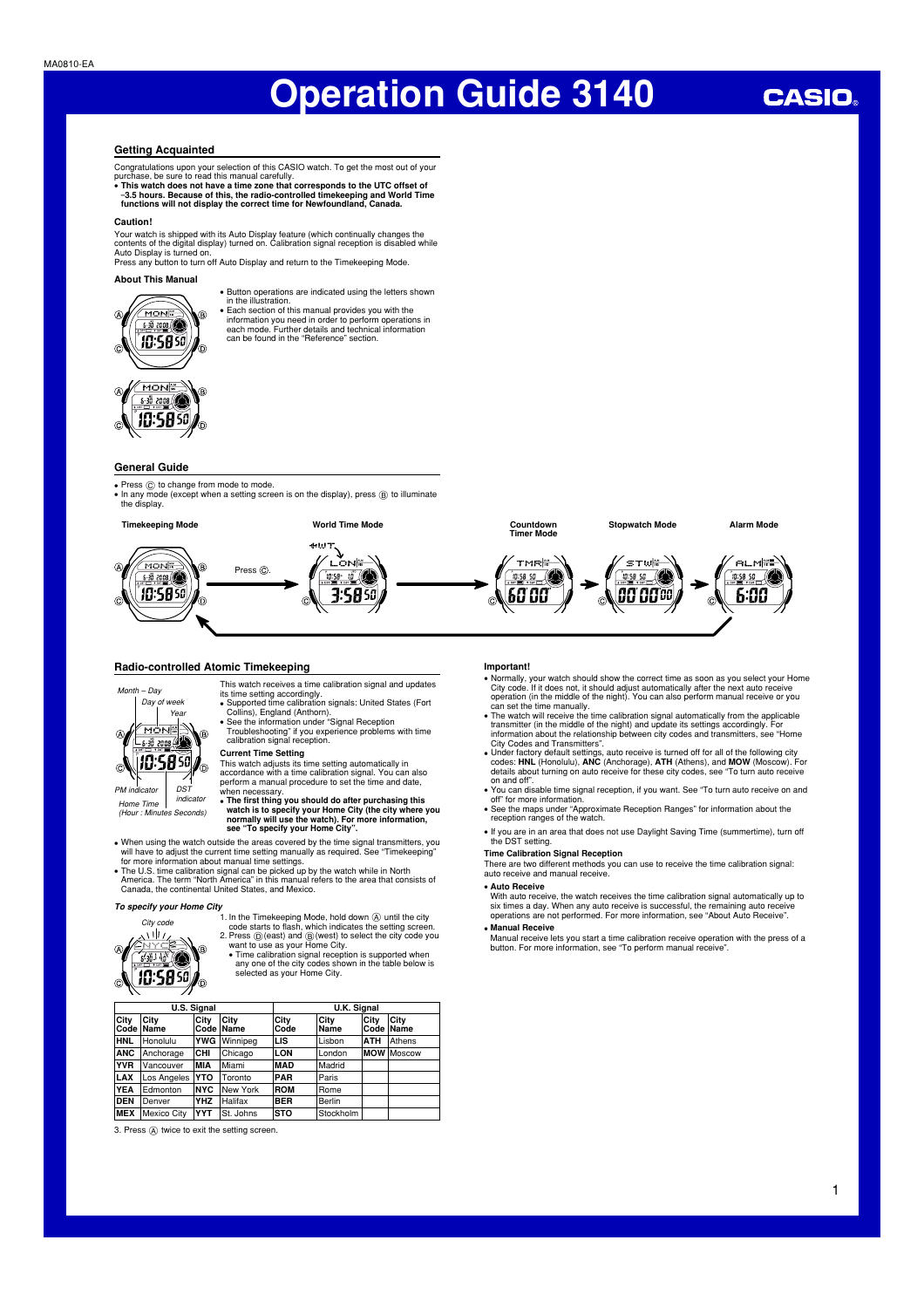## **CASIO**

#### **Important!**

● When getting ready to receive the time calibration signal, position the watch as<br>shown in the nearby illustration, with its 12 o'clock side facing towards a window.<br>This watch is designed to receive a time calibration this, you should place the watch near a window as shown in the illustration when you take it off at night. Make sure there are no metal objects nearby.



• Make sure the watch is facing the right way.<br>• Proper signal reception can be difficult or even impossible under the conditions listed below.



• Signal reception normally is better at night than during the day.<br>• Time calibration signal reception takes from two to seven minutes. Take care that<br>• you do not perform any button operations or move the watch during th

**Home City Codes and Transmitters** 

| <b>Home City Code</b>                                                               | <b>Transmitter</b>                            | Frequency |
|-------------------------------------------------------------------------------------|-----------------------------------------------|-----------|
| HNL*, ANC*, YVR, LAX, YEA,<br>DEN. MEX. YWG. CHI. MIA.<br><b>YTO, NYC, YHZ, YYT</b> | Fort Collins, Colorado<br>(the United States) | 60.0 kHz  |
| LIS, LON, MAD, PAR, ROM,<br>BER, STO, ATH*, MOW*                                    | Anthorn (England)                             | 60.0 kHz  |

\* The areas covered by the **HNL** , **ANC** , **ATH** , and **MOW** city codes are quite far from the time calibration signal transmitters, and so certain conditions may cause problems with signal reception.



U.K. signal trans mitter approximate U.K. signal transmitter approximate

- Signal reception may not be possible at the distances noted below during certain<br>times of the year or day. Radio interference may also cause problems with reception.<br>Anthorn (England) transmitter: 500 kilometers (310 mi
- 
- 
- so slight that there is virtually no change in the ability to receive the signal.<br>• Even when the watch is within the reception range of a transmitter, signal reception  $\Box$  and  $\Diamond$  expection range of a transmitter, the even greater

#### **About Auto Receive**

The watch receives the time calibration signal automatically up to six times a day. When any auto receive is successful, the remaining auto receive operations are not<br>performed. The reception schedule (calibration times) depends on your currently<br>selected Home City, and whether standard time or Daylight S

|                                                                                  | <b>Auto Receive Start Times</b>          |           |                |                                        |                  |           |            |
|----------------------------------------------------------------------------------|------------------------------------------|-----------|----------------|----------------------------------------|------------------|-----------|------------|
| <b>Your Home City</b>                                                            |                                          | 1         | $\overline{2}$ | 3                                      | 4                | 5         | 6          |
| HNL, ANC, YVR,<br>LAX. YEA. DEN.<br>MEX, YWG, CHI,<br>MIA, YTO, NYC,<br>YHZ, YYT | Standard Time<br>Daylight<br>Saving Time |           |                | Midnight   1:00 am   2:00 am   3:00 am |                  | 4:00 am   | $5:00$ am  |
| LIS, LON                                                                         | <b>Standard Time</b>                     | $1:00$ am | 2:00 am        | $3:00$ am                              | 4:00 am          | 5:00 am   | Midnight   |
|                                                                                  | Daylight<br>Saving Time                  | 2:00 am   | $3:00$ am      | 4:00 am                                | 5:00 am          | Midnight  | $1:00$ am  |
| MAD, PAR, ROM,                                                                   | <b>Standard Time</b>                     | $2:00$ am | $3:00$ am      | $4:00$ am                              | 5:00 am          | Midnight  | $1:00$ am  |
| <b>BER. STO</b>                                                                  | Daylight<br>Saving Time                  | 3:00 am   | $4:00$ am      | 5:00 am                                | Midnight         | $1:00$ am | $2:00$ am  |
| <b>ATH</b>                                                                       | Standard Time                            | $3:00$ am | 4:00 am        | 5:00 am                                | Midnight         | $1:00$ am | $2:00$ am  |
|                                                                                  | Daylight<br>Saving Time                  | $4:00$ am | 5:00 am        |                                        | Midnight 1:00 am | $2:00$ am | $3:00$ am  |
| <b>MOW</b>                                                                       | <b>Standard Time</b>                     | $4:00$ am | 5:00 am        | Midnight 1:00 am                       |                  | 2:00 am   | $3:00$ am  |
|                                                                                  | Daylight<br>Saving Time                  | 5:00 am   |                | Midnight   1:00 am                     | $2:00$ am        | 3:00 am   | $4:00$ am  |
|                                                                                  |                                          |           |                |                                        |                  |           | * Next day |

**Note**<br>• When a calibration time is reached, the watch will receive the calibration signal

- When a calibration time is reached, the watch will receive the calibration signal<br>only if it is in either the Timekeeping Mode or World Time Mode. Reception is not<br>performed if a calibration time is reached while you are
- 
- The watch receives the calibration signal for two to seven minutes everyday when<br>the time in the Timekeeping Mode reaches each of the calibration times. Avoid<br>performing any button operation within seven minutes before o
- time actually is the correct time. • Calibration signal reception is disabled while a countdown timer operation is in progress.

#### **About the Receiving Indicator**

The receiving indicator shows the strength of the calibration signal being received. For best reception, be sure to keep the watch in a location where signal strength is strongest.





- Even in an area where signal strength is strong, it takes about 10 seconds for signal
- 
- reception to stabilize enough for the receiving indicator to indicate signal strength.<br>● Use the receiving indicator as a guide for checking signal strength and for finding the<br>best location for the watch during signal re
- both time and date data successfully. It does not appear when only time data is<br>both time and date data successfully. It does not appear when only time data is
- received.<br>• The Level 3 receiving indicator indicates that at least one of the auto calibration<br>signal receive operations was successful. Note, however, that the Level 3 receiving<br>indicator is cleared from the display when is performed.

#### *To perform manual receive*



**Note** 

1. Place the watch on a stable surface so its top (12

- o'clock side) is facing towards a window.<br>2. In the Timekeeping Mode, hold down ① for about two<br>seconds until **RC**! appears on the display.<br>● Time calibration signal reception takes from two to<br>5 seven minutes. Take care t
- 
- 'n
	- button operations or move the watch during this time. • After signal reception is complete, the display of the watch changes to the Last Signal screen.

®

● To interrupt a receive operation and return to the Timekeeping Mode, press ①.<br>● If the receive operation is unsuccessful, the message ERR appears on the display for<br>- about one or two minutes. After that, the watch retu

- 
- You can also change from the Last Signal or ERR screen to the normal timekeeping
- screen by pressing D . • Calibration signal reception is disabled while a countdown timer operation is in

progress.

#### *To turn auto receive on and off*

*On/Off Status*

. vli z 商店 12:03 1. In the Timekeeping Mode, press  $\circledD$  to display the Last

- Signal screen.<br>
2. Hold down  $\overline{(\mathbf{a})}$  and it he receiving indicator and current<br>
auto receive setting  $(\mathbf{C}^{\bullet}|\bullet|$  or  $\overline{C}|\overline{F}^{\bullet}|F^{\bullet})$  start to flash.<br>
This is the setting screen.<br>
 Note that the setting s
- - support time calibration reception.
- 3. Press  $\textcircled{\tiny{\textcircled{\tiny{1}}}}$  to toggle auto receive on ( $\textcircled{\tiny{\textcircled{\tiny{1}}}}$  and off  $\textcircled{\tiny{\textcircled{\tiny{1}}}}$

4. Press @ to exit the setting screen.<br>• For information about city codes that support signal receive, see "To specify your • For informa<br>"Home City"

In the Timekeeping Mode, press ① to display the Last Signal screen (indicated by<br>GET). The Last Signal screen shows the date and time of the last successful time<br>calibration signal reception.



*To display the Last Signal screen*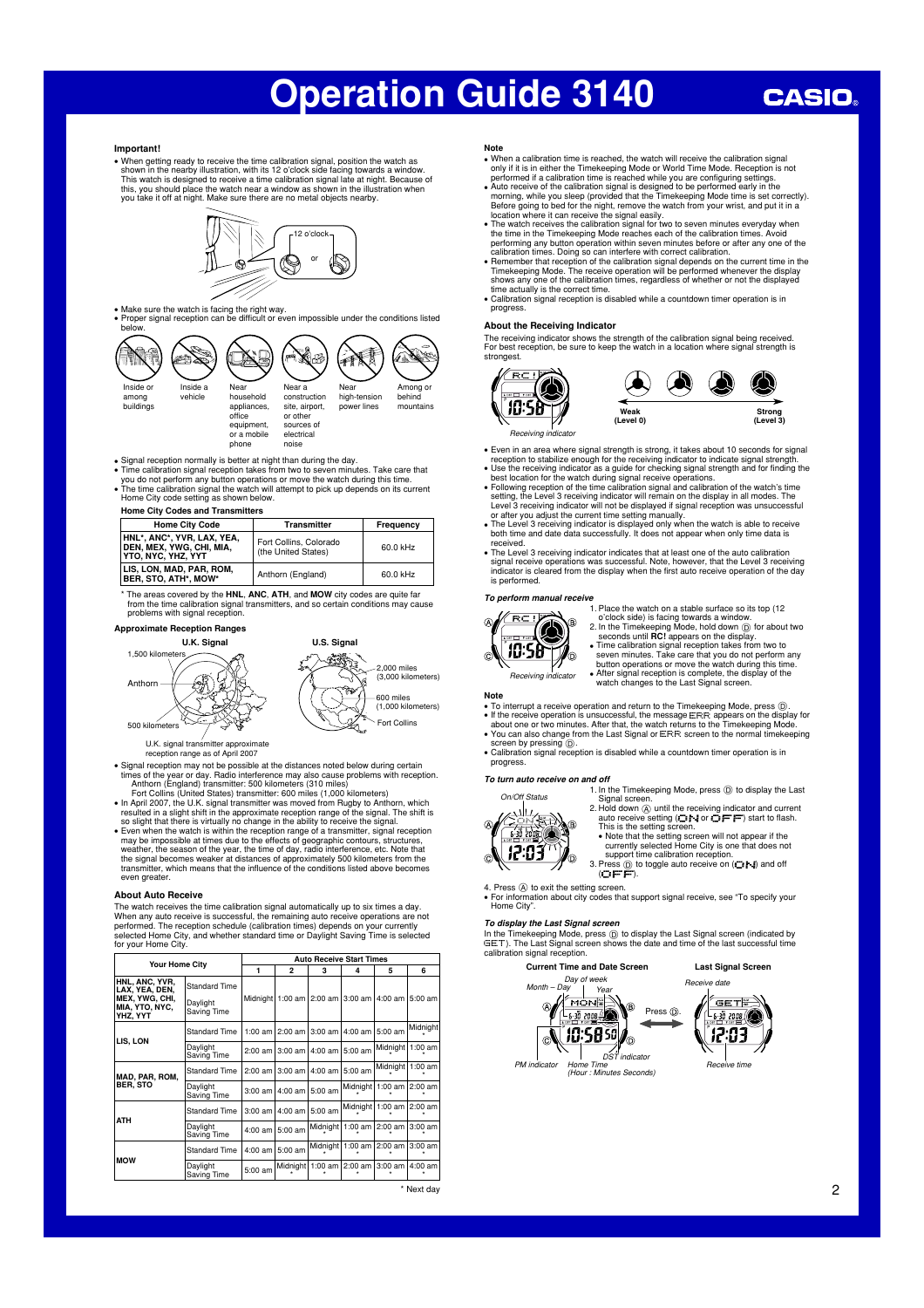#### **Signal Reception Troubleshooting**

Check the following points whenever you experience problems with calibration signal reception.

| Problem                                                                                 | <b>Probable Cause</b>                                                                                                                                                                                                                                                                                                                                                                                                                                                                                                                                                                                  | What you should do                                                                                                                                                                                                                                                                                                   |
|-----------------------------------------------------------------------------------------|--------------------------------------------------------------------------------------------------------------------------------------------------------------------------------------------------------------------------------------------------------------------------------------------------------------------------------------------------------------------------------------------------------------------------------------------------------------------------------------------------------------------------------------------------------------------------------------------------------|----------------------------------------------------------------------------------------------------------------------------------------------------------------------------------------------------------------------------------------------------------------------------------------------------------------------|
| Cannot perform<br>manual receive.                                                       | . The watch is not in the Timekeeping Mode.<br>. Your current Home City is not one of the<br>following city codes:<br>HNL, ANC, YVR, LAX, YEA, DEN, MEX,<br>YWG, CHI, MIA, YTO, NYC, YHZ, YYT, LIS,<br>LON, MAD, PAR, ROM, BER, STO, ATH, or<br>MOW.<br>. The countdown timer is running.                                                                                                                                                                                                                                                                                                              | • Enter the Timekeeping Mode<br>and try again.<br>• Select one of the cities to the<br>left as your Home City.<br>• Stop the countdown timer<br>and try again.                                                                                                                                                       |
| Auto receive is<br>Level 3 receiving<br>indicator does<br>not appear on the<br>display. | . You changed the time setting manually.<br>turned on, but the • The watch was not in the Timekeeping or<br>World Time Mode, or you performed some<br>button operation during the auto receive<br>operation.<br>. Even if receive is successful, the Level 3<br>receiving indicator disappears every day<br>when the first auto receive operation of the<br>day is performed.<br>. Time data (hour, minutes, seconds) only was<br>received during the last receive operation.<br>The Level 3 receiving indicator appears only<br>when time data and date data (year, month,<br>day) are both received. | · Perform manual signal<br>receive or wait until the next<br>auto signal receive operation<br>is performed.<br>· Perform manual signal<br>receive or wait until the next<br>auto signal receive operation<br>is performed.<br>. Check to make sure the<br>watch is in a location where<br>it can receive the signal. |
| Time setting is<br>incorrect<br>following signal<br>reception.                          | . If the time is one hour off, the DST setting<br>may be incorrect.<br>. The Home City code setting is not correct for<br>the area where you are using the watch.                                                                                                                                                                                                                                                                                                                                                                                                                                      | • Change the DST setting to<br>Auto DST.<br>• Select the correct Home City<br>code.                                                                                                                                                                                                                                  |

• For further information, see "Important!" and "Radio-controlled Atomic Timekeeping Precautions".

#### **World Time**



The World Time Mode shows you the current time in 48<br>cities (29 time zones) around the world.<br>• If the current time shown for a city is wrong, check<br>• your Home City time settings and make the necessary changes. • All of the operations in this section are performed in the World Time Mode, which you enter by pressing  $\odot$ 

*To view the time in another city*<br>While in the World Time Mode, press ⓒ to scroll<br>eastward through the city codes (time zones).<br>• For full information on city codes, see the "City Code Table".

*To toggle a city code time between Standard Time and Daylight Saving Time* 



1. In the World Time Mode, use  $\textcircled{)}$  to display the city code (time zone) whose Standard Time/Daylight Saving Time setting you want to change. 2. Hold down A to toggle Daylight Saving Time (DST indicator displayed) and Standard Time (DST indicator

- 
- not displayed)<br>• The DST indicator will appear whenever you display a<br>• The DST indicator will appear whenever you display a<br>• Note that the DST/Standard Time setting affects only the<br>• currently displayed city code. Other affected.

#### **Countdown Timer**



You can set the countdown timer within a range of one to 60 minutes. An alarm sounds when the countdown reaches zero.

 • All of the operations in this section are performed in the Countdown Timer Mode, which you enter by pressing  $\tilde{c}$ 

**To set the countdown start time**<br>1. While the countdown start time is on the display in the<br>Countdown Timer Mode, hold down **A** until the current countdown start time starts to flash, which indicates the setting screen.

• If the countdown start time is not displayed, use the procedure under "To use the

countdown timer" to display it.<br>2. While a setting is flashing, use  $\textcircled{b}$  (+) and  $\textcircled{b}$  (-) to change it.<br>3. Press  $\textcircled{A}$  to exit the setting screen.

#### *To use the countdown timer*

- Press  $\widehat{\mathfrak{g}}$  (by while in the Countdown Timer Mode to start the countdown timer.<br>• When the end of the countdown is reached, the alarm sounds for 10 seconds or until<br>you stop it by pressing any button. The countdown
- resume the countdown.
- To stop a countdown operation completely, first pause it (by pressing ⓪), and then<br>- press ④. This returns the countdown time to its starting value.<br>• Calibration signal reception is disabled while a countdown timer ope
- progress.

### **Stopwatch**

The stopwatch lets you measure elapsed time, split times, *Timekeeping Mode time (Hour : Minutes Seconds)* and two finishes. • The display range of the stopwatch is 59 minutes, 59.99 seconds. <sup>∕</sup>s⊤w<mark>∞</mark> ⋒



- The stopwatch continues to run, restarting from zero after it reaches its limit, until you stop it. • Exiting the Stopwatch Mode while a split time is frozen on the display clears the split time and returns to
- elapsed time measurement. • The stopwatch measurement operation continues even
- 
- if you exit the Stopwatch Mode. • All of the operations in this section are performed in the Stopwatch Mode, which you enter by pressing C .

#### *To measure times with the stopwatch*

| <b>Elapsed Time</b> |                                                               |                            |                                   |       |
|---------------------|---------------------------------------------------------------|----------------------------|-----------------------------------|-------|
| O)                  | D,                                                            | D.                         | D)                                | M)    |
| Start               | Stop                                                          | Re-start                   | Stop                              | Clear |
| <b>Split Time</b>   |                                                               |                            |                                   |       |
| (D.                 | Â                                                             | Ж                          | D)                                | M)    |
| Start               | Split<br>(SPL displayed)                                      | Split release              | Stop                              | Clear |
| <b>Two Finishes</b> |                                                               |                            |                                   |       |
| O)                  | Â                                                             | D.                         | A.                                | M)    |
| Start               | <b>Split</b>                                                  | Stop                       | Split release                     | Clear |
|                     | First runner<br>finishes.<br>Display time of<br>first runner. | Second runner<br>finishes. | Display time of<br>second runner. |       |

#### **Alarm**

G

*Timekeeping Mode time (Hour : Minutes Seconds) Alarm on indicator* <u>Zalmed</u>

After you set (and turn on) the daily alarm, the alarm tone<br>sounds when the alarm time is reached. You can also turn sounds when the alarm time is reached. You can also turn<br>on an Hourly Time Signal that causes the watch to beep<br>for about one second every hour on the hour.<br>• All of the operations in this section are performed in the<br>Alar

 $6:00$ *Alarm time (Hour : Minutes) Hourly time signal on indicator*

Ġ

## *To set the alarm time*



1. In the Alarm Mode, hold down  $\overline{A}$  until the hour setting of the alarm time starts to flash, which indicates the

setting screen.<br>• This automatically turns on the alarm.<br>2. Press ⓒ to move the flashing between the hour and<br>minute settings.

- 3. While a setting is flashing, use  $\textcircled{D}$  (+) and  $\textcircled{B}$  (-) to change it.<br>• When setting the alarm time using the 12-hour format, take care to set the time correctly as a.m. (no indicator) or p.m. (**P** indicator).
- 4. Press  $\overline{A}$  to exit the setting screen.

#### **Alarm Operation**

The alarm sounds at the preset time for about 10 seconds (in all modes), or until you stop it by pressing any but

#### *To test the alarm*

In the Alarm Mode, hold down  $\textcircled{D}$  to sound the alarm.

*To turn the daily alarm and the Hourly Time Signal on and off*  In the Alarm Mode, press (D) to cycle through the settings shown below.

| Alarm On Indicator / Hourly Time Signal On Indicator |            |                     |               |
|------------------------------------------------------|------------|---------------------|---------------|
|                                                      | $\sim$ ALM | $-$ ALM<br>$\cdots$ | ALM <b>DE</b> |

| Alarm Off  | Alarm On   | Alarm Off | Alarm On  |  |
|------------|------------|-----------|-----------|--|
| Signal Off | Signal Off | Signal On | Signal On |  |
|            |            |           |           |  |

 • The alarm on indicator and the Hourly Time Signal on indicator are shown on the display in all modes while these functions are turned on.

## *1/100 second*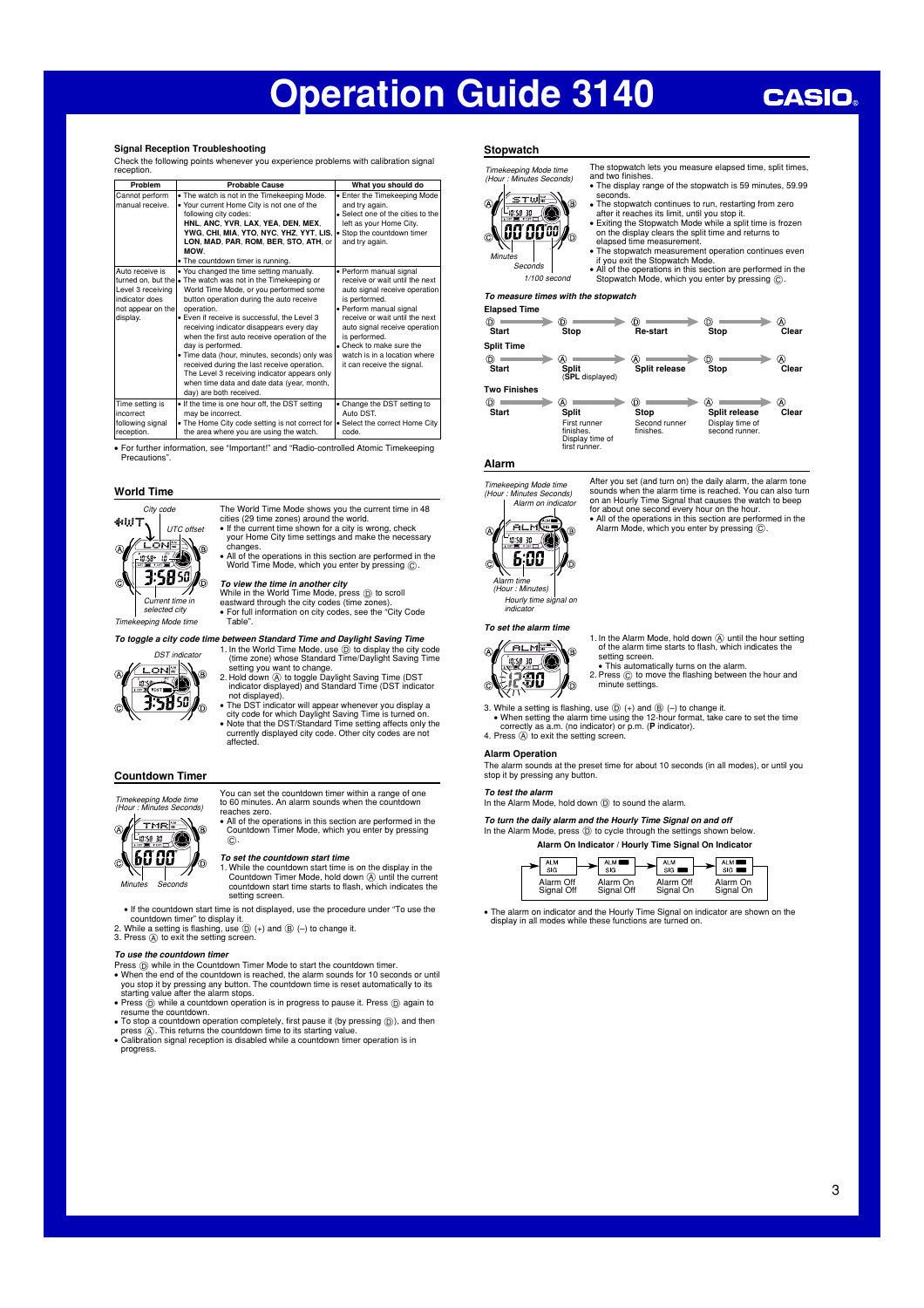## **CASIO**

#### **Timekeeping**

Use the Timekeeping Mode to set and view the current time and date. • When setting the time, you can also configure settings for the City Code, the DST<br>setting, the 12/24-Hour Format, Year, Month, Day, the Language setting, and the<br>Month/Day display format.<br>• Pressing (i) in the Timekeepin

**Current Time and Date Screen Last Signal Screen**



10.5850 ′∂

*Home Time PM indicator DST indicator (Hour : Minutes Seconds)*

#### **Note**

• This watch is capable of displaying text for the day of the week in any one of nine different languages (English, Spanish, French, Portuguese, German, Italian, Chinese, Russian, and Japanese).

*Receive time*

12:03

#### **Setting the Time and Date**

Make sure you select your Home City code before you change the current time<br>and date settings. World Time Mode times are all displayed in accordance with the<br>Timekeeping Mode settings. Because of this, World Time Mode time date in the Timekeeping Mode

#### *To set the time and date*



3. When the setting you want to change is flashing, use  $\circledB$  and/or  $\circledD$  to change it as described below.

| Screen:         | To do this:                                                                                                                                                   | Do this:                          |
|-----------------|---------------------------------------------------------------------------------------------------------------------------------------------------------------|-----------------------------------|
| NYC             | Change the city code                                                                                                                                          | Use $(D)$ (east) and<br>® (west). |
| AUTO            | Cycle between auto DST (FILITII).<br>Standard Time (FFF), and Daylight<br>Saving Time (CI-I)                                                                  | Press (D).                        |
| ан              | Toggle between 12-hour ( $\uparrow \Xi$ H) and<br>24-hour (군나H) timekeeping                                                                                   | Press (D).                        |
| 50              | Reset the seconds to fift                                                                                                                                     | Press (D).                        |
| 2008<br>10:5800 | Change the hour, minutes, or year                                                                                                                             | Use $(D)$ (+) and $(B)$ (-).      |
| 6-30            | Change the month or day                                                                                                                                       |                                   |
| ENG             | Change the language<br>ENG: English ESP: Spanish FRA: French<br>POR: Portuguese DEU: German<br>ITA: Italian CHN: Chinese PYC: Russian<br>JPN: JapaneseRussian | Use $(D)$ and $(B)$ .             |
|                 | Toggle the month/day display format between<br>month/day (M/D) and day/month (D/M).                                                                           | Press (D).                        |

• See the "City Code Table" for a complete list of available city codes.<br>See the "Day of the Week List" for information on abbreviations used.<br>• Auto DST ( $\overline{H}dITT$ ) can be selected only while HNL, ANC, YVR, LAX, YEA,<br>D

**Daylight Saving Time (DST)** 

Daylight Saving Time (summer time) advances the time setting by one hour from

Standard Time. Remember that not all countries or even local areas use Daylight<br>Saving Time.<br>Saving Time.<br>The time calibration signals transmitted from Fort Collins (the United States) or<br>Anthorn (England) includes both St

- 
- -

*To change the Daylight Saving Time (summer time) setting*<br>1. In the Timekeeping Mode, hold down @ until the city code starts to flash, which

indicates the setting screen. 2. Press C and the DST setting screen appears. 3. Use D to cycle through the DST settings in the sequence shown below.



4. When the setting you want is selected, press ④ to exit the setting screen.<br>• The DST indicator appears to indicate that Daylight Saving Time is turned on.

#### **Reference**

This section contains more detailed and technical information about watch operation. It also contains important precautions and notes about the various features and functions of this watch.

#### **Auto Display**

Auto Display continually changes the contents of the digital display.

#### *To turn off Auto Display*

Press any button to turn off Auto Display. This returns to the Timekeeping Mode.

*To turn on Auto Display*<br>In the Timekeeping Mode, while holding down ⑧, hold down ⓪ for about two<br>seconds until the watch beeps. **Note** 

• Calibration signal reception is disabled while Auto Display is being performed. • Auto Display cannot be performed while a setting screen is on the display.

#### **Button Operation Tone**



The button operation tone sounds any time you press one<br>of the watch's buttons. You can turn the button operation<br>tone on or off as desired.<br>● Even if you turn off the button operation tone, the alarm,<br>Butty Time Signal, a

all operate normally.

*MUTE indicator*

To turn the button operation tone on and off<br>In any mode (except when a setting screen is on the<br>display), hold down ⓒ to toggle the button operation tone<br>on (MUTE not displayed) and off (MUTE displayed).

• Since the  $\odot$  button is also the mode change button, holding it down to turn the

button operation tone on or off also causes the watch's current mode to change. • The **MUTE** indicator is displayed in all modes when the button operation tone is turned off

#### **Auto Return Features**

- If you leave the watch with the Last Signal screen in the Timekeeping Mode for one
- or two minutes without performing any operation, it returns to the Current Time and<br>Date screen in the Timekeeping Mode automatically.<br>  $\bullet$  If you leave the watch in the Alarm Mode for two or three minutes without perform
- 

### **Scrolling**

The (B) and (D) buttons are used in various modes and setting screens to scroll<br>through data. In most cases, holding down these buttons during a scroll operation scrolls through the data at high speed.

#### **Initial Screens**

 • When you enter the World Time or Alarm Mode, the data you were viewing when you last exited the mode appears first.

## **Radio-controlled Atomic Timekeeping Precautions**

- 
- The display of the watch is blank while an auto receive operation is in progress.<br>• Strong electrostatic charge can result in the wrong time being set.
- Strong electrostatic charge can result in the wrong time being set.<br>• The time calibration signal is bounced off the ionosphere. Because of this, such<br>factors as changes in the reflectivity of the ionosphere, as well as
- 
- 
- impossible.<br>
 Even if the time calibration signal is received properly, certain conditions can cause<br>
 the time setting to be off by up to one second.<br>
 The current time setting in accordance with the time calibration s
- years. • Though this watch is designed to receive both time data (hour, minutes, seconds) and date data (year, month, day), certain signal conditions can limit reception to time
- 
- data only.<br>• Normally, the signal reception date shown by the Last Signal screen is the date data<br>• included in the received time calibration signal. When only time data is received,<br>• however, the Last Signal screen shows
- the time of signal reception. • If you are in an area where proper time calibration signal reception is impossible, the
- 
- watch keeps time with the precision noted in "Specifications".<br>• If you have problems with proper time calibration signal reception or if the time<br>setting is wrong after signal reception, check your current city code, DST

| Setting           | <b>Initial Factory Default</b>                           |
|-------------------|----------------------------------------------------------|
| City code         | $\mathbf{F} \cdot \mathbf{I}$ or $\mathbf{I}$ (New York) |
| DST (summer time) | <b>PST TTD</b> (Auto switching)                          |
| Auto receive      | <b>DI-I</b> (Auto receive)                               |

### **Timekeeping**

- 
- Resetting the seconds to 00 while the current count is in the range of 30 to 59 causes the minutes to be increased by 1. In the range of 00 to 29, the seconds are reset to 00 without changing the minutes.<br>
 The day of t
- 
- The watch's built-in full automatic calendar makes allowances for different month lengths and leap years. Once you set the date, there should be no reason to change<br>it except after you have the watch's battery replaced.<br>The times for the Timekeeping Mode and all the city codes of the World Time Mode<br>are
- The UTC offset is a value that indicates the time difference between a reference
- point in Greenwich, England and the time zone where a city is located. • The letters "UTC" is the abbreviation for "Coordinated Universal Time", which is the
- world-wide scientific standard of timekeeping. It is based upon carefully maintained<br>atomic (cesium) clocks that keep time accurately to within microseconds. Leap<br>seconds are added or subtracted as necessary to keep UTC in rotation.

4